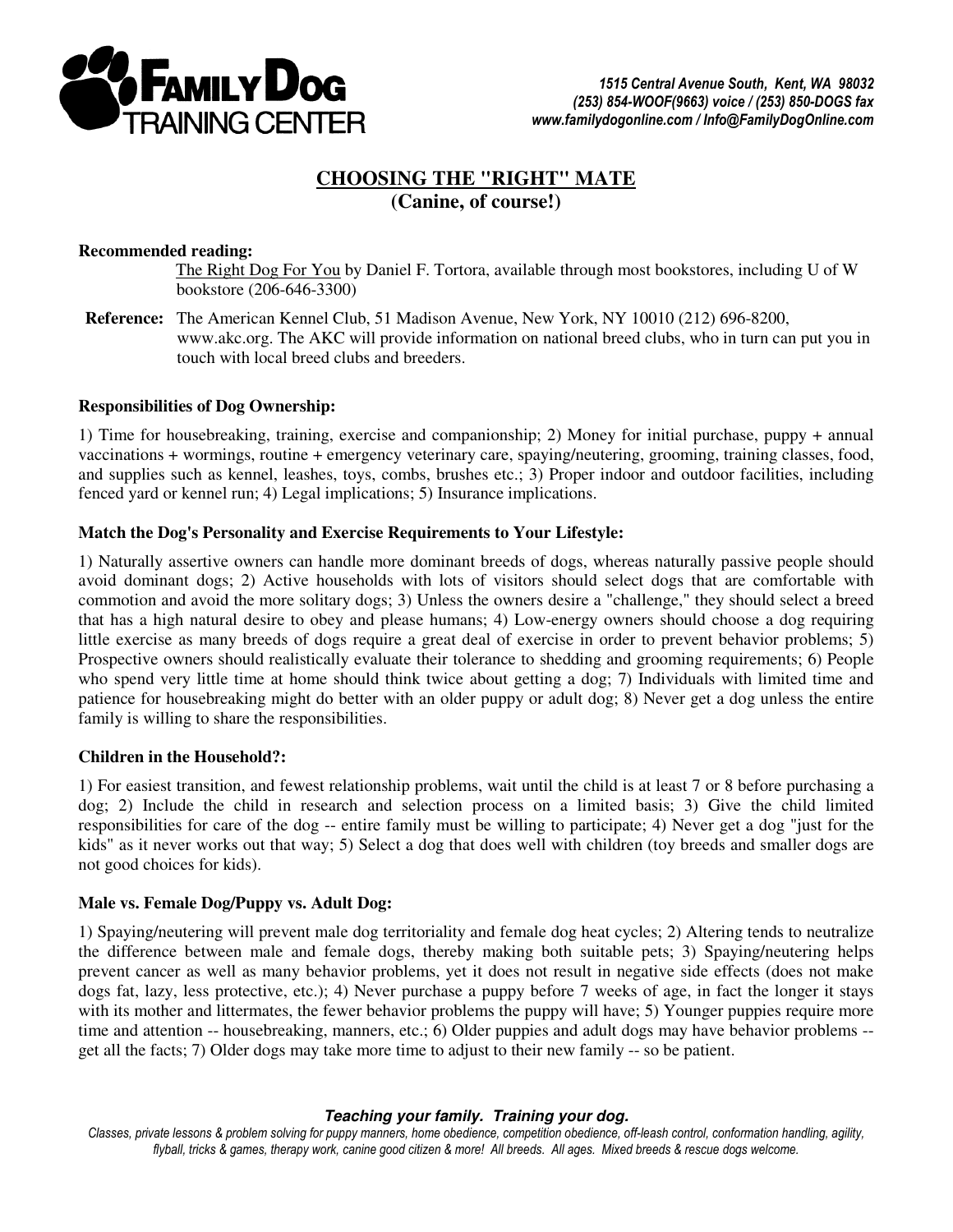# **Select a Reputable Breeder Who Guarantees His/Her Dogs:**

Note: These are generalizations and there are exceptions to every rule (rarely): 1) Avoid big breeders who produce many litters a year (puppy mill); 2) Avoid individuals who own both parents (backyard puppy mill); 3) Avoid pet stores; 4) Select a small, home-based breeder who only has 1-2 litters a year (maximum), who is active in conformation as well as obedience or hunting/field trialing/herding/tracking/etc. Ask for references. Pedigree should contain lots of champions and performance titles. Dogs should be guaranteed against major health defects. The breeder should interrogate you regarding your suitability to own one of his/her puppies and should tell you pros & cons of this particular breed. The breeder should also provide a written contract and give you 24-48 hours to have the dog checked by your veterinarian -- the dog may be returned within this time period for any reason and money refunded. Make certain you understand the difference between "finishable -- championship highly likely" vs. "show potential -- the dog has no disqualifying faults but probably would not finish a championship" vs. "pet quality - dog has faults which preclude a championship" in the event you want to show your dog. "Faults" are not defects that impact a dog's ability to become a wonderful pet. "Faults" typically include minor defects in structure (tailset, earset, shoulder layback, etc.) or looks (coat texture, color, pigmentation, etc.). Have the breeder identify each puppy's faults as they relate to the breed standard (if the breeder says there are none, beware -- no dog is perfect!).

# **Health Concerns:**

During your research, determine your breed's particular health concerns, e.g. hip dysplasia, heart problems, eye problems, spinal problems, etc. As you interview breeders, ask what they are doing to minimize these problems and what guarantees they provide against major health defects.

## **About Mixed Breed Dogs:**

Mixed breeds are not healthier than purebred dog (myth). There can be more "surprises" with mixed breeds of unknown parentage (size, coat, temperament, health problems, etc.).

# **Evaluating an Individual Puppy or Dog:**

Note: Again, these are generalizations that are intended to help the average dog owner find the "best" dog for his/her lifestyle. 1) Avoid dogs that are extremely shy, as this fear often results in fear aggression; 2) Avoid dogs that are described as "alpha" or "pack leaders" as these dogs are typically too dominant for the average household; 3) Avoid dogs who have not been properly socialized -- again this can result in major behavior problems; 4) Select a dog who is outgoing, friendly and seems comfortable around you after a short period of time; 5) Visit the dog 2 or 3 times before taking it home as each visit will enlighten you; 6) Watch the dog interact with its littermates and/or other dogs -- compare that behavior with the dog's behavior with it's alone with humans.

### **Some of the Wrong Reasons to Get a Dog:**

1) For the children; 2) To give as a gift; 3) To raise puppies and make money; 4) Just for protection; 5) Because you feel sorry for it; 6) On impulse! On the other hand, the benefits of dog ownership include: a) improved owner health -- lower blood pressure readings, slower pulse rates, etc.; b) Companionship; c) Devotion; d) Unconditional love; e) Easier to live with than a lot of people!

### **Obedience Training & Household Manners:**

Housebreaking and household manners should begin the moment the new puppy walks through the door. Use an airline kennel to help with housebreaking and prevention of behavior problems. Enroll in a Puppy Manners or Novice I obedience class as soon as possible to help ensure the dog learns the right way. Encourage all family members to participate with the care and training of the dog.

# **Still Undecided?:**